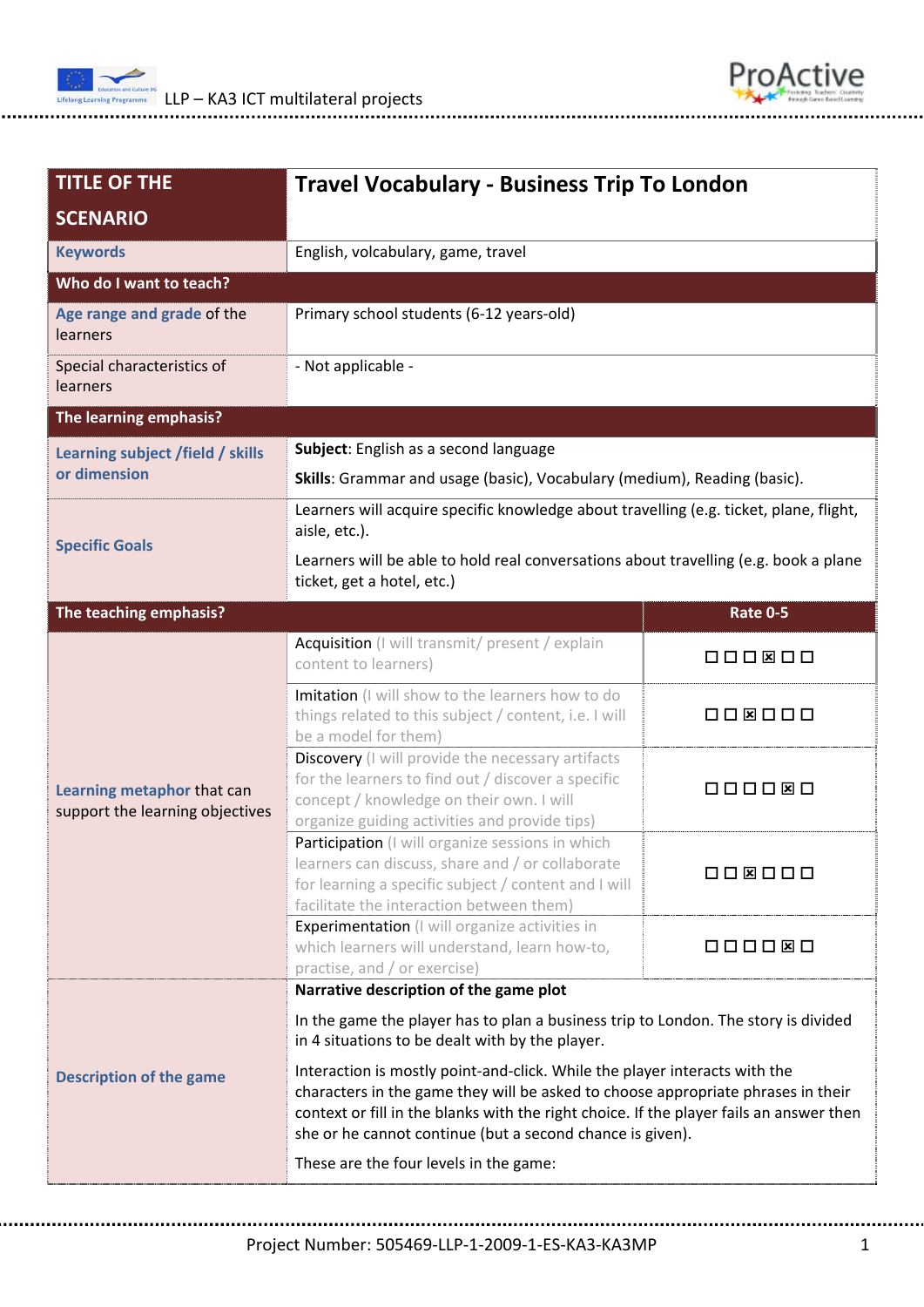

1) Buy the plane ticket using a telephone purchase system. In this phase the player will have to answer questions about schedules, fares, etc.



2) Airport arrangements: Check-in and security control situations.



3) Arrival in London: the player has to approach a passenger who seems to be lost at the airport. Then, the player has to find out how to get to the city center using a taxi.

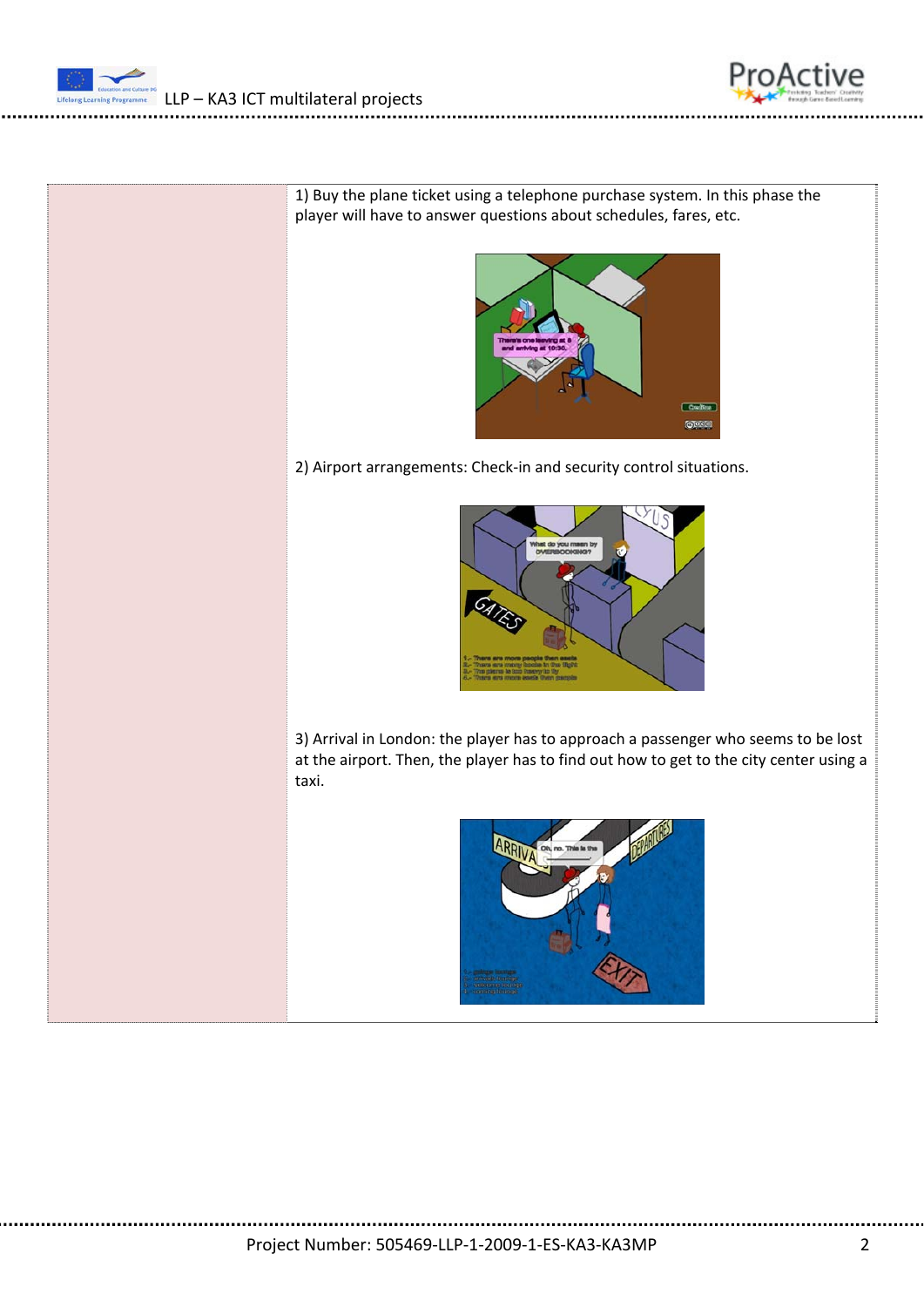





4) Hotel arrangements: The player has to solve a misunderstanding regarding the price of the ride with the taxi driver and ask for a receipt. Then the player has to go through the check‐in process at the hotel.



5) These four situations alternate with drag‐and‐drop "fill‐in‐the‐blanks" mini games to enhance interactivity.



| Goals             | To complete successfully all four situations defined in the game.                                                                                                                                                       |
|-------------------|-------------------------------------------------------------------------------------------------------------------------------------------------------------------------------------------------------------------------|
| <b>Characters</b> | Telephone sales assistant; Flight assistant (at check-in desk);<br>Policeman (provides help at London airport); Woman (passenger<br>that is lost at the airport, seeking for help); Taxi driver; Hotel<br>receptionist. |
| Scenes            | Player's Office; Airport (inside & outside); Hotel (outside & inside);<br>Hotel Room; Arrivals (at London airport); Mini-game scenes                                                                                    |
| <b>Rules</b>      | Player cannot advance in the game until the current<br>puzzle/question is solved correctly.                                                                                                                             |

Project Number: 505469‐LLP‐1‐2009‐1‐ES‐KA3‐KA3MP 3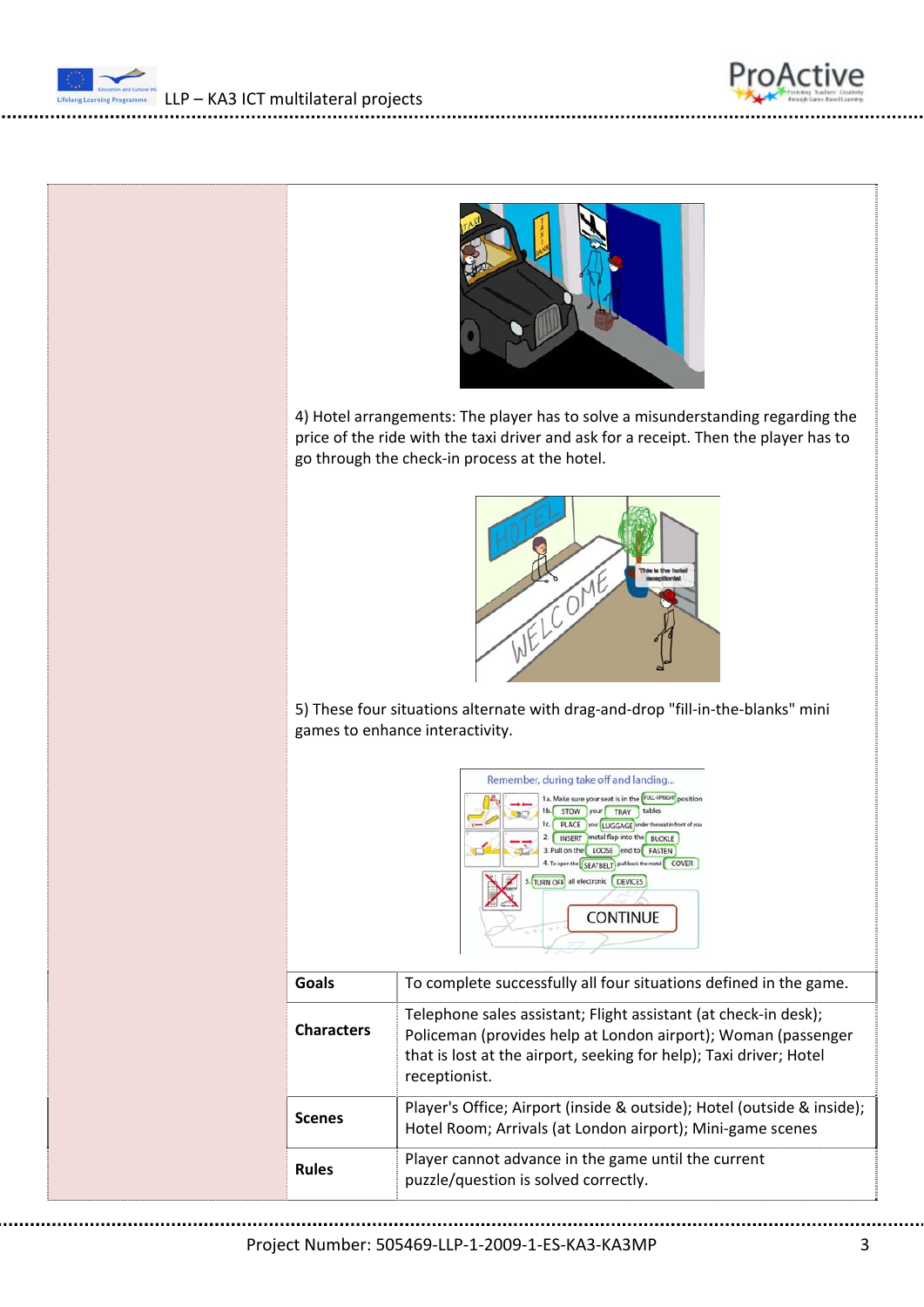$\frac{1}{2}$  LLP – KA3 ICT multilateral projects

| ProActive |  |          |
|-----------|--|----------|
|           |  | oritvity |

|                                                                                                   |                                                                                                                                                                                                                       |                                                                                                                                                                             | The player can try to solve a question/puzzle as many times as<br>desired, but each failure decreases his/her final score                                                                                                                                                        |                          |                                      |  |
|---------------------------------------------------------------------------------------------------|-----------------------------------------------------------------------------------------------------------------------------------------------------------------------------------------------------------------------|-----------------------------------------------------------------------------------------------------------------------------------------------------------------------------|----------------------------------------------------------------------------------------------------------------------------------------------------------------------------------------------------------------------------------------------------------------------------------|--------------------------|--------------------------------------|--|
|                                                                                                   |                                                                                                                                                                                                                       | <b>Challenge</b>                                                                                                                                                            | To enjoy business in London after completing all stages with a<br>minimum number of point losses                                                                                                                                                                                 |                          |                                      |  |
|                                                                                                   |                                                                                                                                                                                                                       | <b>Satisfaciton</b><br>system<br>/feedback<br>cycle                                                                                                                         | Sense of progress by getting new stages that are closer to the end<br>of the game (being in London)<br>Character the player is talking to will inmediately provide feedack<br>to a wrong answer by acting as not understanding the answer<br>(sorry, I couldn't understand that) |                          |                                      |  |
|                                                                                                   |                                                                                                                                                                                                                       |                                                                                                                                                                             |                                                                                                                                                                                                                                                                                  | <b>Learning settings</b> | <b>Estimated</b><br>time             |  |
|                                                                                                   |                                                                                                                                                                                                                       | Before the game: Introduction to the module /<br>lesson / session driven by the teacher. Short<br>explanation about the running and interacting<br>with the game.           |                                                                                                                                                                                                                                                                                  | in the classroom         | 15 minutes                           |  |
| narrative description of<br>learning activities - step by<br>step organization and<br>structuring | During the game: During game-play the teacher<br>supervises the session and identifies potential<br>problems.                                                                                                         |                                                                                                                                                                             | in the classroom                                                                                                                                                                                                                                                                 | 20 minutes               |                                      |  |
|                                                                                                   | After the game: Teacher collects assessment<br>reports produced by the game. Short debriefing<br>session. In the next session the teacher will<br>analyze the results and solve all the<br>misconceptions and errors. |                                                                                                                                                                             | in the classroom                                                                                                                                                                                                                                                                 | 10 minutes               |                                      |  |
|                                                                                                   |                                                                                                                                                                                                                       |                                                                                                                                                                             |                                                                                                                                                                                                                                                                                  |                          | 1 day (One<br>50 minutes<br>session) |  |
| How will I evaluate students?                                                                     |                                                                                                                                                                                                                       |                                                                                                                                                                             |                                                                                                                                                                                                                                                                                  |                          |                                      |  |
| ➤<br><b>Evaluation approach</b>                                                                   |                                                                                                                                                                                                                       |                                                                                                                                                                             | Assessment reports produced by the game<br>Monitoring during game play                                                                                                                                                                                                           |                          |                                      |  |
| What will learners need in order to achieve learning objectives?                                  |                                                                                                                                                                                                                       |                                                                                                                                                                             |                                                                                                                                                                                                                                                                                  |                          |                                      |  |
| ➤<br>➤<br><b>Prerequisite</b>                                                                     |                                                                                                                                                                                                                       | <b>Basic English reading</b><br>Basic computer use skills<br>Basic English grammar (present simple, present continuous, past simple,<br>future simple, conditional present) |                                                                                                                                                                                                                                                                                  |                          |                                      |  |
| <b>Setting and materials</b>                                                                      |                                                                                                                                                                                                                       | Computer lab with blackboard and one computer per student<br>⋗<br><b>Business Trip To London game</b>                                                                       |                                                                                                                                                                                                                                                                                  |                          |                                      |  |
| What is needed to implement the scenario?                                                         |                                                                                                                                                                                                                       |                                                                                                                                                                             |                                                                                                                                                                                                                                                                                  |                          |                                      |  |
| <b>Application</b><br>involved                                                                    | Mandatory                                                                                                                                                                                                             | <e-adventure><br/>➤<br/>➤</e-adventure>                                                                                                                                     | E-mail account (to collect assessment reports)                                                                                                                                                                                                                                   |                          |                                      |  |
| Infrastructure /                                                                                  | Mandatory                                                                                                                                                                                                             | ➤<br>➤                                                                                                                                                                      | Internet connection<br>One computer per learner                                                                                                                                                                                                                                  |                          |                                      |  |